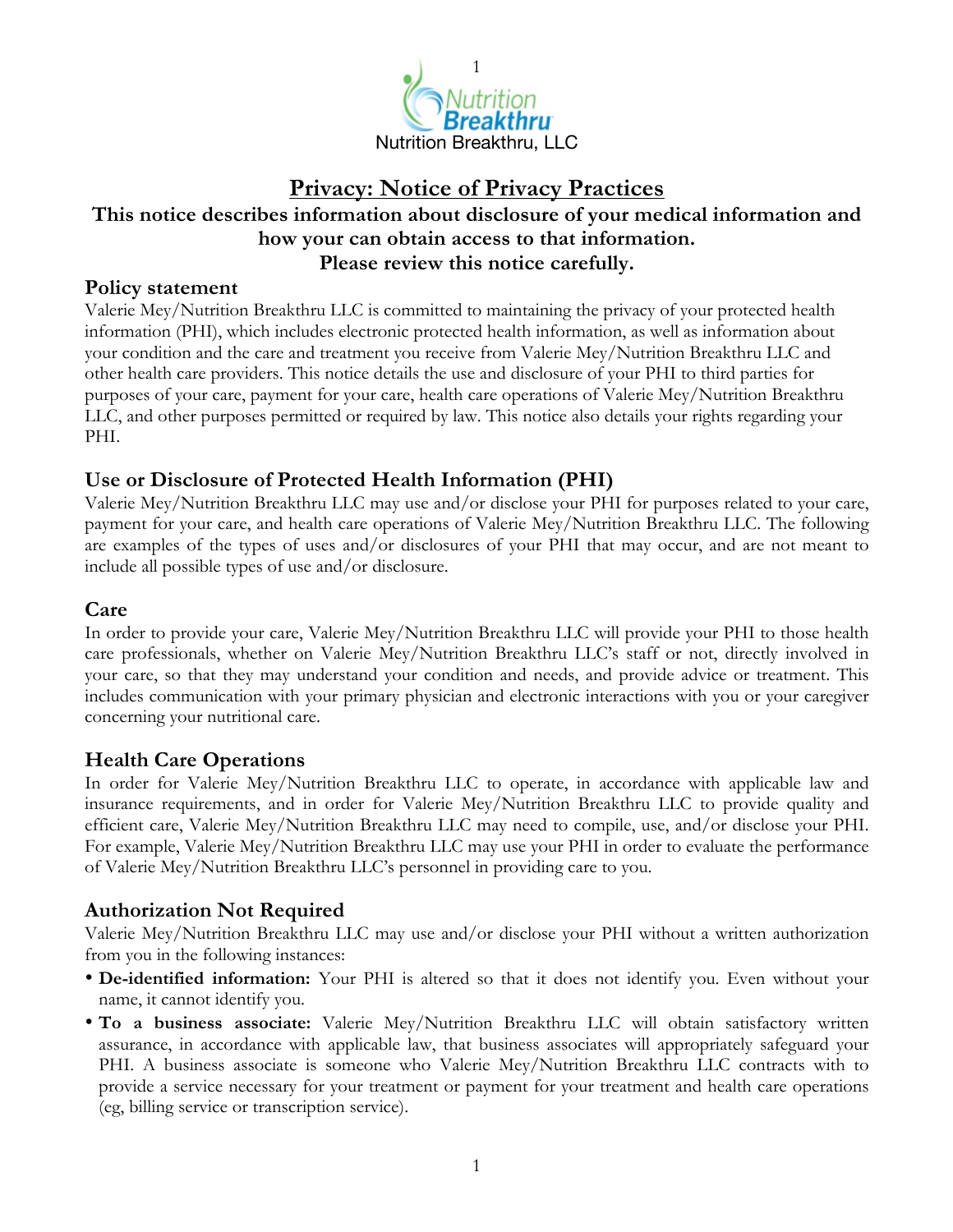

- **To a personal representative:** This person, under applicable law, has the authority to represent you in making decisions related to your health care.
- **For public health activities:** These activities include information collected by a public health authority, as authorized by law, to prevent or control disease, injury, or disability. This includes reports of child abuse or neglect.
- **To the US Food and Drug Administration (FDA):** The FDA may require this information in the reporting of adverse events, product defects or problems, or biological product deviations; for tracking of products; for enabling of product recalls, repairs, or replacements; or when conducting post-marketing surveillance.
- **Abuse, neglect, or domestic violence:** If Valerie Mey/Nutrition Breakthru LLC is required by law, it may need to make such a disclosure to a government authority. If Valerie Mey/Nutrition Breakthru LLC is authorized by law to make such a disclosure, it will do so if it believes that the disclosure is necessary to prevent serious harm or if Valerie Mey/Nutrition Breakthru LLC believes that you are the victim of abuse, neglect, or domestic violence. Any such disclosure is made in accordance with the requirements of law, which also may involve notice to you of the disclosure.
- **Health oversight activities:** These activities are required by law, and involve government agencies with oversight into activities that are related to the health care system, government benefit programs, government regulatory programs, and civil rights law. These activities include criminal investigations, audits, disciplinary actions, or general oversight activities related to the community's health care system.
- **Judicial and administrative proceedings:** Valerie Mey/Nutrition Breakthru LLC may need to disclose your PHI in response to a court order or a lawfully issued subpoena.
- **Law enforcement purposes:** In certain instances, it may become necessary to disclose your PHI to a law enforcement official for law enforcement purposes, including:
	- Compliance with a legal process (ie, subpoena) or as required by law
	- Information for identification and location purposes (eg, suspect or missing person)
	- Information regarding a person who is or is a suspected crime victim
	- In situations where the death of an individual may have resulted from criminal conduct
	- In the event of a crime occurring on the premises of Valerie Mey/Nutrition Breakthru LLC
	- An occurrence of a medical emergency not on Valerie Mey/Nutrition Breakthru LLC's premises, where it appears that a crime has occurred
- **Coroner or medical examiner:** Valerie Mey/Nutrition Breakthru LLC may disclose your PHI to a coroner or medical examiner for the purpose of identifying you or determining your cause of death, or to a funeral director as permitted by law and as necessary to carry out related duties.
- **Organ, eye, or tissue donation:** If you are an organ donor, Valerie Mey/Nutrition Breakthru LLC may disclose your PHI to the entity to whom you have agreed to donate your organs.
- **Research:** If Valerie Mey/Nutrition Breakthru LLC is involved in research activities, Valerie Mey/Nutrition Breakthru LLC may use your PHI, but such use is subject to numerous governmental requirements intended to protect the privacy of your PHI, such as approval of the research by an institutional review board and a requirement that protocols are followed.
- **A threat to health or safety:** Valerie Mey/Nutrition Breakthru LLC may disclose your PHI if it believes that such disclosure is necessary to prevent or lessen a serious and imminent threat to the health or safety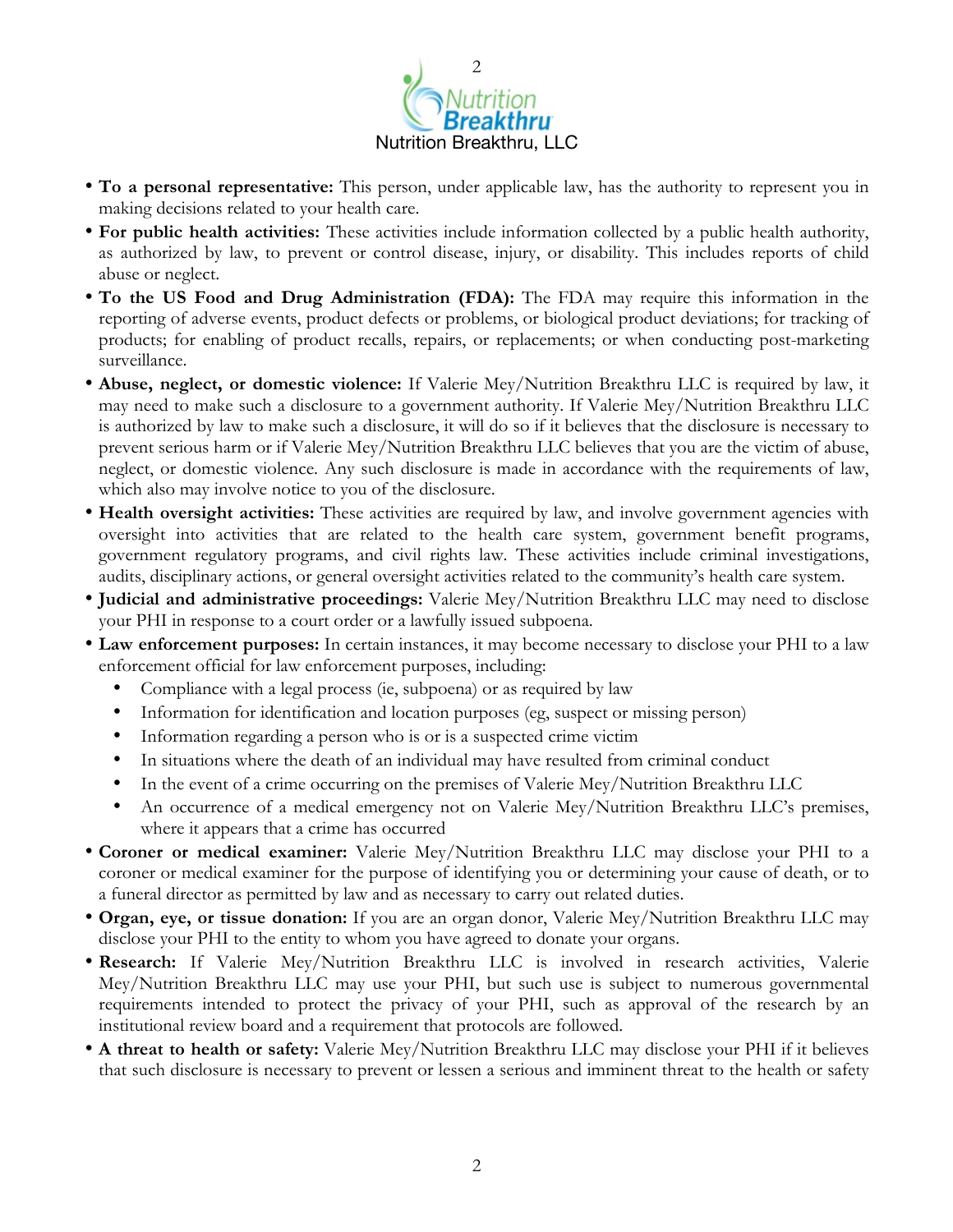

of a person or the public. The disclosure is to an individual who is reasonably able to prevent or lessen the threat.

- **Specialized government functions:** When the appropriate conditions apply, Valerie Mey/Nutrition Breakthru LLC may use the PHI of individuals who are armed forces personnel for activities deemed necessary by appropriate military command authorities, for the purpose of a determination by the US Dept of Veteran Affairs of eligibility for benefits, or to a foreign military authority if the individual is a member of that foreign military service. Valerie Mey/Nutrition Breakthru LLC also may disclose a PHI to authorized federal officials for conducting national security and intelligence activities, including the provision of protective services to the President or others legally authorized.
- **Inmates:** Valerie Mey/Nutrition Breakthru LLC may disclose your PHI to a correctional institution or a law enforcement official, if you are an inmate of that correctional facility and your PHI is necessary to provide care and treatment to you, or if it is necessary for the health and safety of other individuals or inmates.
- **Workers' Compensation:** If you are involved in a Workers' Compensation claim, Workers' Compensation may require Valerie Mey/Nutrition Breakthru LLC to disclose your PHI to an individual or entity that is part of the Workers' Compensation system.
- **Disaster relief efforts:** Valerie Mey/Nutrition Breakthru LLC may use or disclose your PHI to a public or private entity authorized to assist in disaster relief efforts.
- **Required by law:** If required by law, Valerie Mey/Nutrition Breakthru LLC will use or disclose your PHI in compliance with the law, limited to the requirements of the law.

#### **Authorization Required**

Uses and/or disclosures, other than those previously described are made only with your written authorization, which you may revoke at any time.

#### **Sign-in sheet**

Valerie Mey/Nutrition Breakthru LLC may use a sign-in sheet at the registration desk. Valerie Mey/Nutrition Breakthru LLC also may call your name in the waiting room when your dietitian is ready to see you.

#### **Appointment reminder**

Valerie Mey/Nutrition Breakthru LLC may, from time to time, contact you to provide appointment reminders. The reminder may occur in the form of an email or phone that was previously approved. Valerie Mey/Nutrition Breakthru LLC will try to minimize the amount of information contained in the reminder. Valerie Mey/Nutrition Breakthru LLC also may contact you by telephone or e-mail, and if you are not available, Valerie Mey/Nutrition Breakthru LLC will leave a message for you if previously approved. (Client Information Sheet)

#### **Treatment alternative/benefit**

Valerie Mey/Nutrition Breakthru LLC may, from time to time, contact you about treatment alternatives or other health benefits/services that may interest you by means of newsletter if you have previously signed up for newsletters.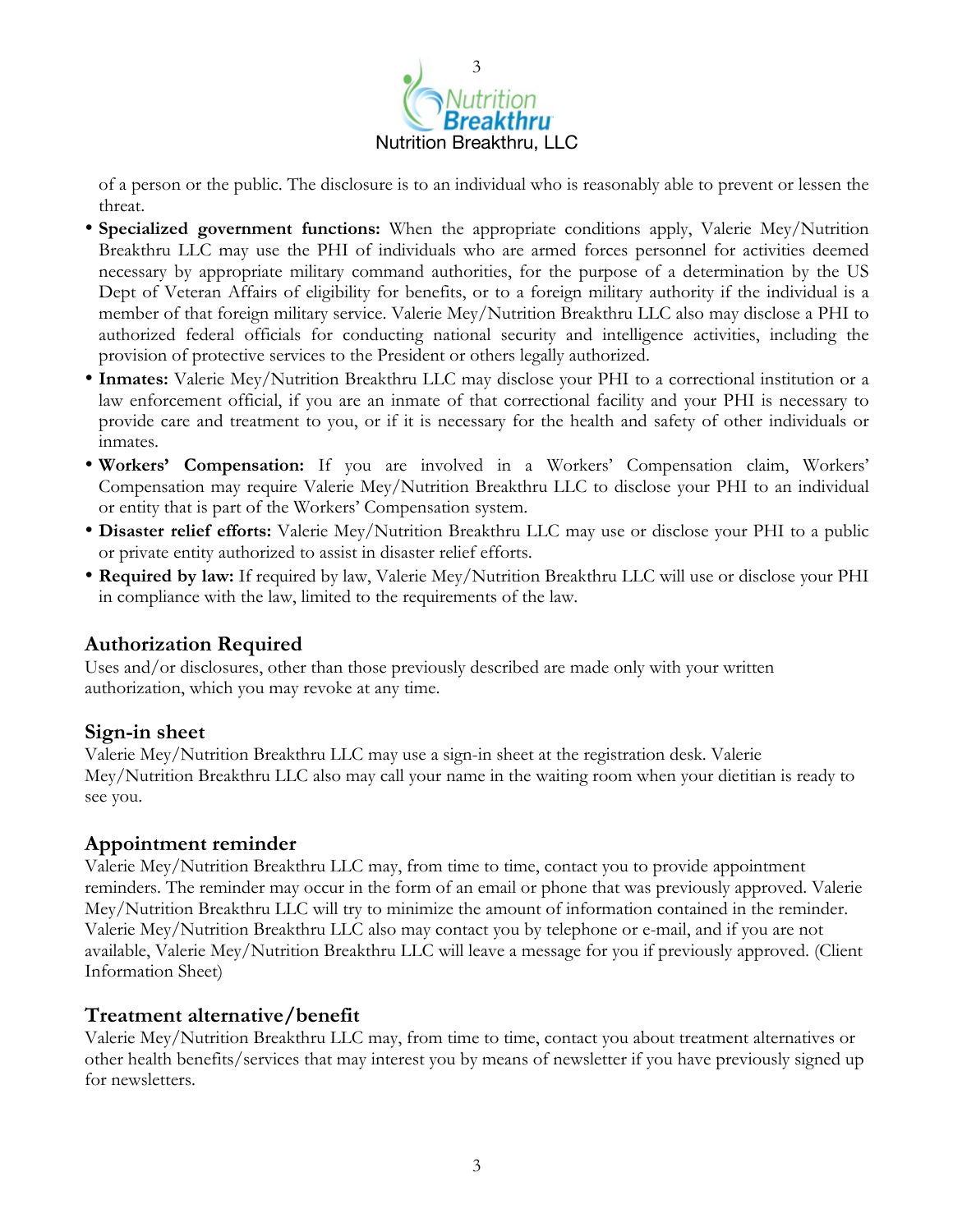

## **Marketing**

Valerie Mey/Nutrition Breakthru LLC may only use and/or disclose your PHI for marketing activities if it obtains from you prior written authorization. Marketing activities include communications to you that encourage you to purchase or use a product or service. The communication is not made for your care or treatment. Marketing does not include a newsletter sent to you about Valerie Mey/Nutrition Breakthru LLC. Marketing does include the receipt by Valerie Mey/Nutrition Breakthru LLC of remuneration, directly or indirectly; from a third party that plans to market its product or service to you. Valerie Mey/Nutrition Breakthru LLC will inform you if it engages in marketing and will obtain your prior authorization.

### **Family/friends**

Valerie Mey/Nutrition Breakthru LLC may disclose to your family member, other relative, a close personal friend, or any other person identified by you, your PHI directly relevant to such person's involvement with your care or the payment for your care. Valerie Mey/Nutrition Breakthru LLC also may use or disclose your PHI to notify or assist in notifying (including identifying or locating) a family member, a personal representative, or another person responsible for your care of your location, general condition, or death. However, in both cases, the following conditions will apply:

- Valerie Mey/Nutrition Breakthru LLC may use or disclose your PHI if you agree/consent by signature, or if Valerie Mey/Nutrition Breakthru LLC provides you with an opportunity to object and you do not object, or if Valerie Mey/Nutrition Breakthru LLC can reasonably infer from the circumstances, based on the exercise of its judgment, that you do not object to the use or disclosure.
- If you are not present, Valerie Mey/Nutrition Breakthru LLC will, in the exercise of its judgment, determine whether the use or disclosure is in your best interests and, if so, disclose only the PHI that is directly relevant to the person's involvement with your care.

#### **Your rights**

You have the right to:

- **Revoke any authorization, in writing, at any time.** To request a revocation, you must submit a written request to Valerie Mey/Nutrition Breakthru LLC's privacy officer.
- **Request restrictions on certain use and/or disclosure of your PHI as provided by law.** However, Valerie Mey/Nutrition Breakthru LLC is not obligated to agree to any requested restrictions. To request restrictions, you must submit a written request to Valerie Mey/Nutrition Breakthru LLC's privacy officer. In your written request, you must inform Valerie Mey/Nutrition Breakthru LLC of what information you want to limit, whether you want to limit Valerie Mey/Nutrition Breakthru LLC's use or disclosure, or both, and to whom you want the limits to apply. If Valerie Mey/Nutrition Breakthru LLC agrees to your request, Valerie Mey/Nutrition Breakthru LLC will comply with your request unless the information is needed in order to provide you with emergency treatment.
- **Receive confidential communications of PHI by alternative means or at alternative locations.** You must make your request in writing to Valerie Mey/Nutrition Breakthru LLC's privacy officer. Valerie Mey/Nutrition Breakthru LLC will accommodate all reasonable requests.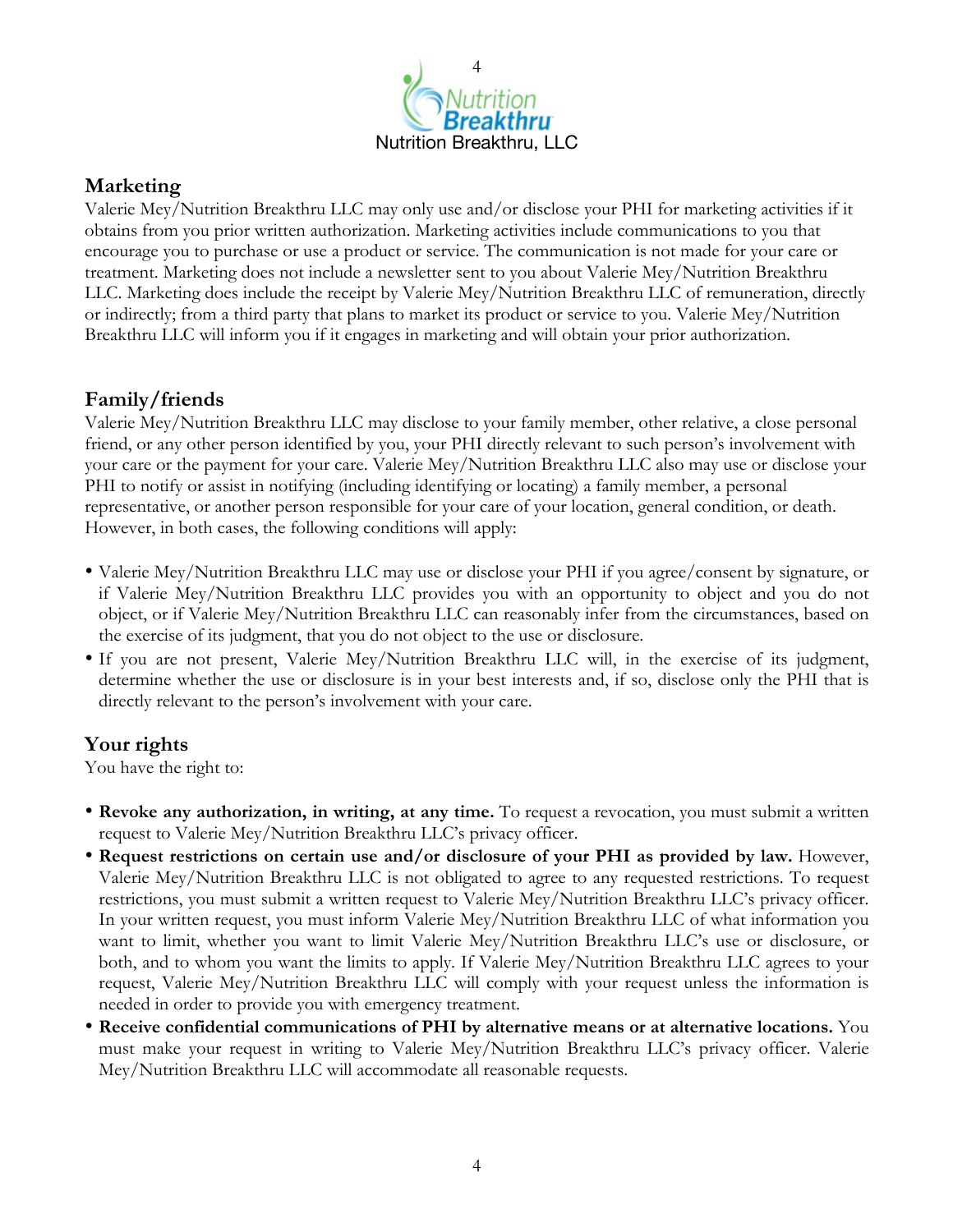

- **Inspect and copy your PHI as provided by law.** To inspect and copy your PHI, you must submit a written request to Valerie Mey/Nutrition Breakthru LLC's. In certain situations that are defined by law, Valerie Mey/Nutrition Breakthru LLC may deny your request, but you will have the right to have the denial reviewed. Valerie Mey/Nutrition Breakthru LLC can charge you a fee for the cost of copying, mailing, or other supplies associated with your request.
- **Amend your PHI as provided by law.** To request an amendment, you must submit a written request to Valerie Mey/Nutrition Breakthru LLC's. You must provide a reason that supports your request. Valerie Mey/Nutrition Breakthru LLC may deny your request if it is not in writing, if you do not provide a reason and support of your request, if the information that needs amended was not created by Valerie Mey/Nutrition Breakthru LLC (unless the individual or entity that created the information is no longer available), if the information is not part of your PHI maintained by Valerie Mey/Nutrition Breakthru LLC, if the information is not part of the information you would have permission to inspect and copy, and/or if the information is accurate and complete. If you disagree with Valerie Mey/Nutrition Breakthru LLC's denial, you have the right to submit a written statement of disagreement.
- **Receive an accounting of disclosures of your PHI as provided by law.** To request an accounting, you must submit a written request to Valerie Mey/Nutrition Breakthru LLC's. The request must state a time period [add any specific time period that applies, such as not longer than 6 years or not including dates before August 1, 2016.] The request should indicate in what form you want to receive the list, such as a paper or electronic copy. The first list you request within a 12-month period is free, but Valerie Mey/Nutrition Breakthru LLC may charge you for the cost of providing additional lists in that same 12 month period. Valerie Mey/Nutrition Breakthru LLC will notify you of the costs involved, and you can decide to withdraw or modify your request before any costs are incurred.
- **Receive a paper copy of this** *Notice of Privacy Practices* **from Valerie Mey/Nutrition Breakthru LLC upon request by contacting Valerie Mey/Nutrition Breakthru LLC's.**
- **Complain to Valerie Mey/Nutrition Breakthru LLC or to the Office of the Secretary, US Dept. of Health and Human Services, Office for Civil Rights.** You may contact a regional office of the Office for Civil Rights (locations available at [www.hhs.gov/ocr/regmail.html](http://www.hhs.gov/ocr/regmail.html)). To file a complaint with Valerie Mey/Nutrition Breakthru LLC, you must contact Valerie Mey/Nutrition Breakthru LLC's. All complaints are required in writing.
- **Obtain more information or to have your questions about your rights answered.** Contact Valerie Mey/Nutrition Breakthru LLC's, 435-640-4426/Valerie@nutritionbreakthru.com.

#### **Practice's requirements**

Valerie Mey/Nutrition Breakthru LLC:

- Is required by law to maintain the privacy of your PHI and to provide you with this *Notice of Privacy Practices* of Valerie Mey/Nutrition Breakthru LLC's legal duties and privacy practices with respect to your PHI.
- Is required to abide by the terms of this *Notice of Privacy Practices*.
- Reserves the right to change the terms of this *Notice of Privacy Practices* and to make the new *Notice of Privacy Practices* provisions effective for your entire PHI that it maintains.
- Will not retaliate against you for making a complaint.
- Must make a good faith effort to obtain from you an acknowledgement of receipt of this notice.